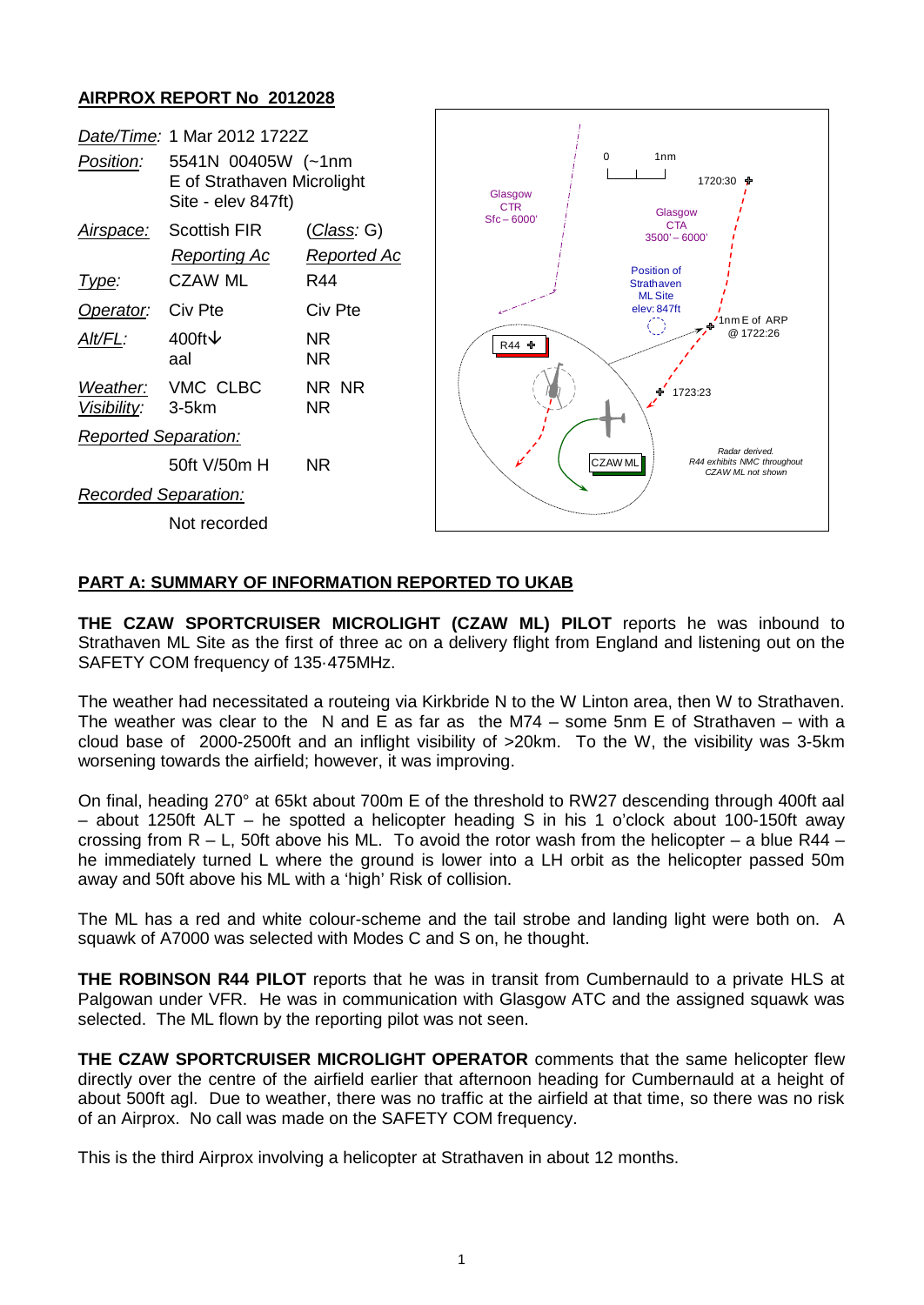UKAB Note (1): The ML Operator also expressed his concern that little appears to be possible at unlicensed aerodromes to provide a measure of protection to cct traffic against ac transiting close to the site. An unlicensed A/D operator could develop a case for the establishment of an ATZ for consideration, subject to the provision of an Aerodrome Flight Information Service (FISO) (see DAP comment below).

**ATSI** reports that the R44 departed Cumbernauld for a VFR flight to Palgowan, Dumfries and Galloway.

The R44 pilot called Glasgow APP on 119.1MHz at 1712:14, flight details were given and a BS agreed. The R44 pilot stated that he would route via Strathaven. APP requested the R44 pilot report if a level above 2000ft was required, a squawk of A2602 assigned and the ac identified by the controller as it routed S, 14nm E of Glasgow Airport. The R44 pilot confirmed that no Mode C altitude reporting was available.

At 1720:30 the recorded radar data shows the R44 southbound about 3nm NNE of the notified position of Strathaven ML site. The CZAW ML pilot reported that, whilst on final approach to RW27, the R44 was observed in the ML pilot's 1 o'clock position, range 100 – 150ft and 50ft above.

The radar data shows the R44 passing 1nm E of Strathaven at 1722:26 on a SW'ly track and thence 1.1nm S of the ML site at 1723:23. There was no recorded radar data to indicate any other ac in the vicinity of Strathaven as the R44 passed by.

At 1723:40 the R44 was instructed to squawk A7000 and transferred to Prestwick TOWER.

The Glasgow 1720Z METAR: 08004KT 040V110 9999 SCT025 BKN031 11/10 Q1023=

Given the lack of recorded radar data for this Airprox [showing both ac] no ATSI Analysis or Conclusion will be given.

Further to the two Airprox at Strathaven in 2011 (2011011 and 2011063) ATSI made the following recommendation:

The CAA [Aeronautical Information Management Regulation] should determine whether or not the entry for the Strathaven Microlight Site in the UK AIP should be amended to include details of the vertical limits of activity at the site.

Therefore:

(a) On 9 February 2012 the UK AIP ENR entry for Strathaven was updated to include more detailed information on activity at the site.

(b) The Scotland VFR 1:500,000 chart is due to be updated in June 2012 to depict Strathaven as an area of 'Intense Microlight Activity'.

(c) Other activities are also being progressed with wider applicability to ML flying in the UK in general and ATSI are aware that the operator at Strathaven and the local ATC unit have entered into a dialogue following recent events.

UKAB Note (2): The U.S. Naval Observatory archive astronomical data gives Sunset at Strathaven as 1752UTC and the end of Civil Twilight as 1829UTC.

**DAP** comments that any aerodrome operator may apply for an ATZ to be allocated to provide a degree of protection for ac operating in the immediate vicinity of the aerodrome; ATZ dimensions are set out at Article 258 of the ANO 2009. However, notwithstanding the ANO amendment to allow flying training at unlicensed aerodromes, the level of Air Traffic Control (ATC), Aerodrome Flight Information Service (AFIS) or Air Ground Station that an aerodrome requires to support an ATZ remains unchanged (RoA 2007 Rule 45).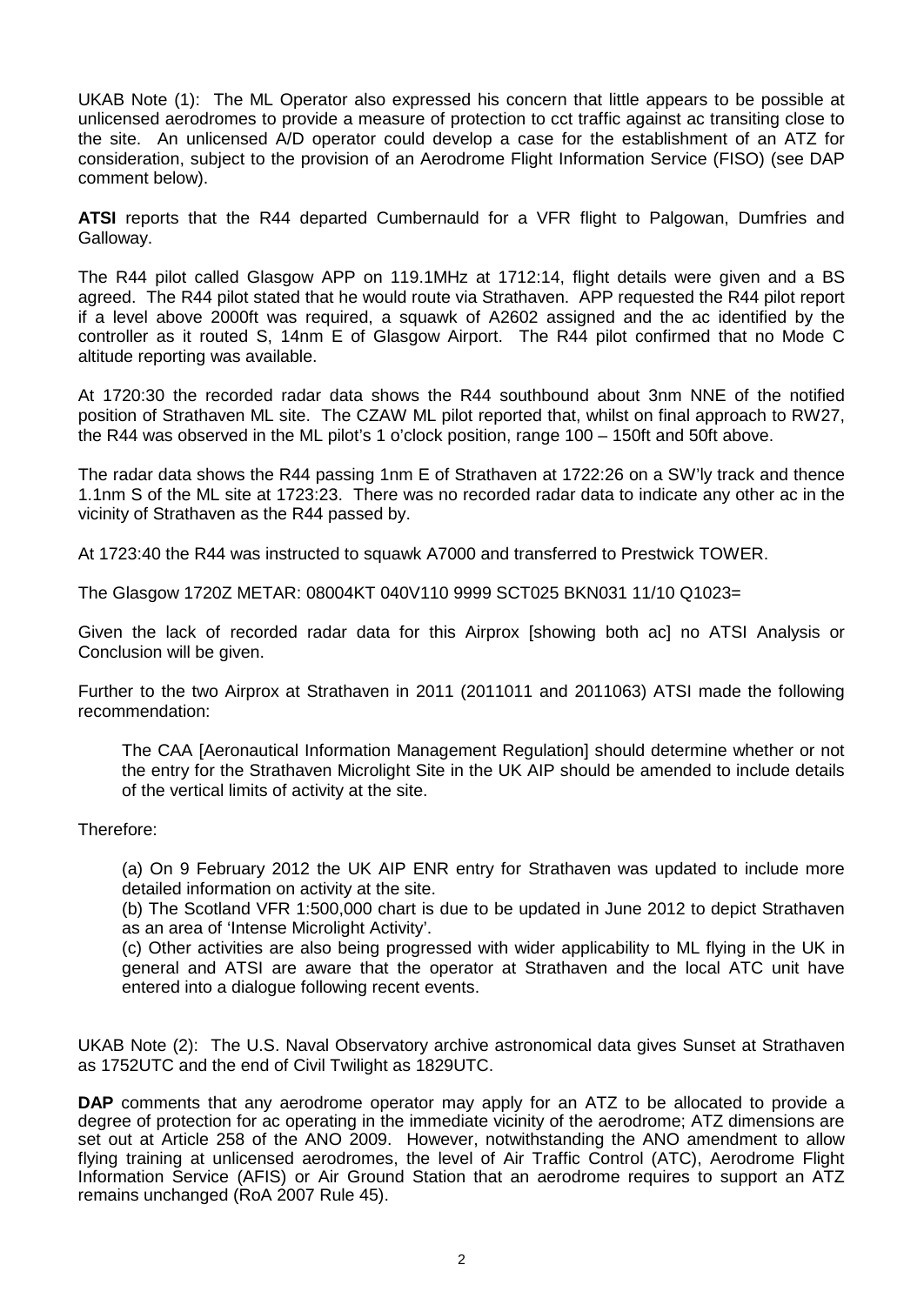## **PART B: SUMMARY OF THE BOARD'S DISCUSSIONS**

Information available included reports from the pilots of both ac, a transcript of the relevant RT frequency, radar video recordings and a report from the appropriate ATC authority.

The Board recognised that although the R44 pilot was in receipt of a BS from Glasgow APP and had advised the controller he was transiting via Strathaven, APP would have no knowledge of specific cct activity at the site nor any responsibility to question the helicopter pilot's VFR routeing or dictate to him how close he flew to the ML site, which was entirely a matter of airmanship. The R44's assigned squawk was evident on the radar recording as the helicopter transited 1nm E of Strathaven and therefore slightly further E than reported by the CZAW pilot. No Mode C was shown by the R44 so it was not possible to determine the helicopter's altitude at that point; however, the R44 pilot's brief report makes it clear that he did not see the CZAW ML as he flew past. The Board noted the difficulties associated with the ML site's geographic location; Strathaven's elevation of 847ft beneath the Glasgow CTA base of 3500ft, coupled with the Glasgow CTR to the NW, the relatively large town and windfarm to the E with the Edinburgh CTR further E, means it is situated in a potential chokepoint for VFR traffic in transit between the CTRs. The HQ Air Ops fast-jet pilot Member commented that this was also a common transit route for jets. Notwithstanding the previous Airprox reported in the vicinity of Strathaven, the consensus amongst the Members was that it was not unreasonable for transit traffic to be encountered 1nm E of a ML site, but it was incumbent on transit pilots to maintain a careful visual scan for site activity and circuiting ac. The CZAW ML, despite its size and slow speed was there to be seen and the R44 pilot plainly had a responsibility to see and avoid other ac in Class G airspace. The Board agreed, therefore, that part of the Cause was a non-sighting of the CZAW ML by the R44 pilot.

The concern expressed by the Strathaven Operator about the apparent lack of protection afforded to unlicensed A/D cct traffic against other ac transiting close to the site was noted. The Chairman postulated a theory that because Strathaven is marked as a ML Site and not as an A/D on charts, it did not achieve the requisite impact and is not accorded the same level of significance by other airspace users; however, removal of ML designation would entail removal of the location from AIP ENR 5.5 (Aerial Sporting and Recreational Activities. Whereas Rule 12 to the RofA was generally applicable, in a practical sense pilots might view the intensity and nature of operations differently if it was shown as an A/D and might therefore accord it a wider berth if they could. The Board discussed the expanded information on Strathaven's activity recently promulgated in the UK AIP and the chart amendment about to be implemented. The former had little time to take effect before the Airprox occurred, but the Board noted the imminent inclusion of the 'intense microlight activity' warning at the next update to the CAA VFR 1:500,000 chart, which should prove beneficial. It was up to the ML Site Operator to ensure that operations from this location were well-known to other operators and GA Members recognised the importance of good liaison locally. The topic of an ATZ was raised but the CAA Policy and Standards Advisor observed that many busy locations operate safely without an ATZ; he cited Popham as a busy GA A/D and one of many small aviation facilities across the country that operate successfully with only an A/G Station. The DAP Advisor emphasised the requirements for establishing an ATZ around Strathaven include the Operator providing the appropriate level of control/communication commensurate with Rule 45 of the RoA. The use of SAFETY COM did not fulfil such criteria and the Board recognised the importance of compliance with the provisions of Rule 45 to the RofA to enhance safety and the implications of the provision of the various levels of control/communication. Members agreed that an ATZ might not be the answer here, but closer liaison with Glasgow ATC would be helpful. The main point was that an ATZ should not be seen as a 'brick-wall' that was impenetrable by other airspace users; the provision of the minimum levels of communication was essential to ensure the safety of those operating within it and those that desired to transit that airspace.

The CZAW ML was not shown on the radar recording, which was surprising to some Members because the pilot reported that he was also squawking the conspicuity code of A7000 with both Modes C & S on. Members could only conclude that the CZAW ML was not shown because it was